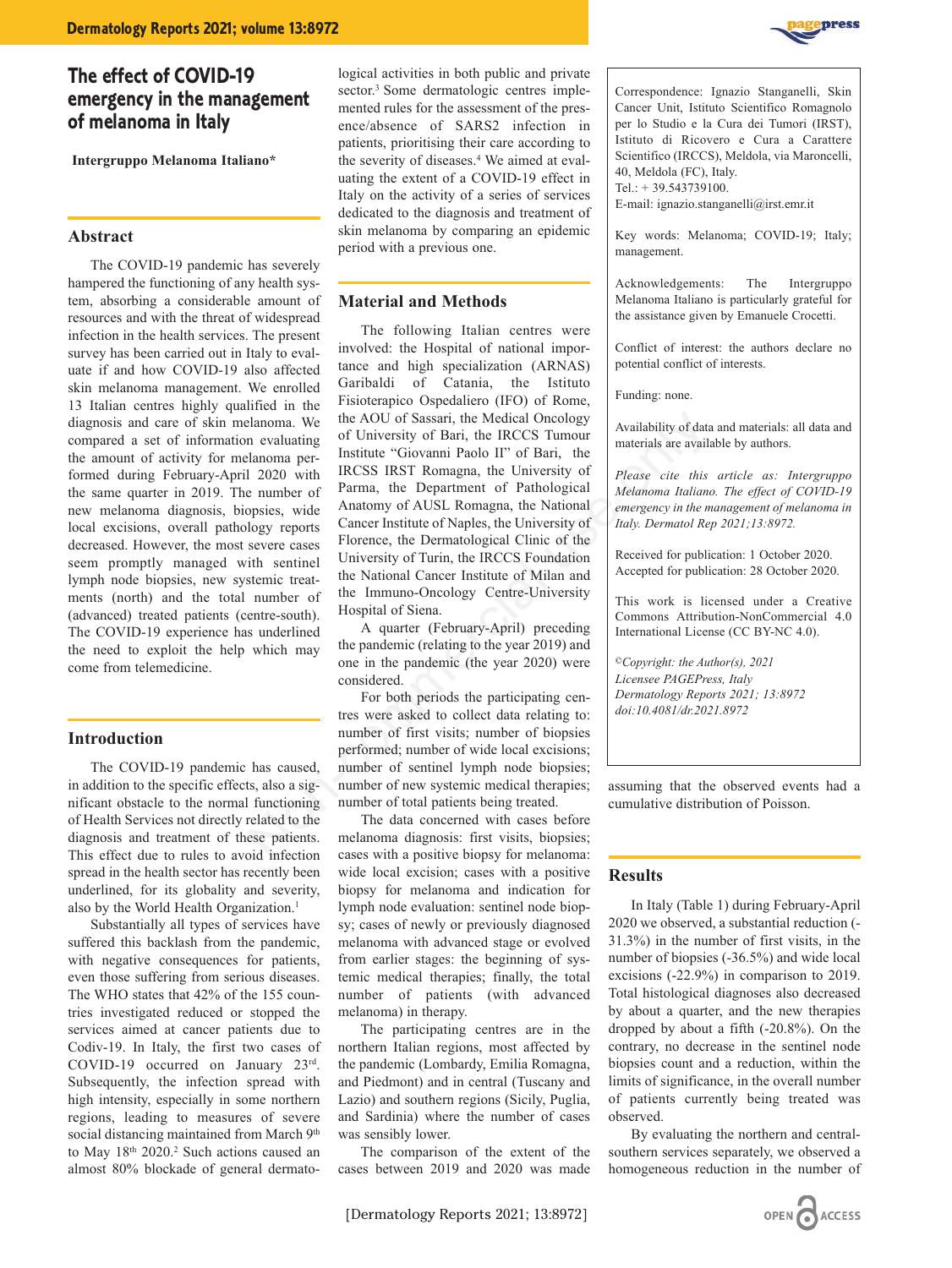

first visits, biopsies, wide local excisions and total histological diagnoses. In both areas, the number of sentinel lymph node biopsies did not decrease. Notably, there were two differences: the number of new systemic therapies did not reduce significantly in the north but did so (-23.7%) in the centre-south, and the total number of patients under treatment remained stable in the centre-south, while it shrank in the north  $(-14.0\%)$ .

# **Discussion**

This survey had the aim of quantifying the effect of the COVID-19 pandemic in Italy in the management of cutaneous melanoma. The participating centres allowed comparisons of thousands of observations to provide a robust evaluation.

The comparison between the February-April 2019 and 2020 quarters takes for granted some assumptions:

- i. the stability of the population (from which cases originate). In 2019 the Italian resident population counted up to 60,359,546 inhabitants, according to National Institute of Statistics and, to 60,362,432 in 2020 (www.demoistat.it);
- ii. the incidence of melanoma is not decreasing;5
- iii. that stability in the two periods of the staff and the overall work capacity of the participating Services.

With this premise, we can affirm that in Italy - during the COVID-19 epidemic – we observed a substantial reduction in some of the elective activities of a group of highly specialised centres for cutaneous melanoma. In particular, there was a contraction of first visits and, consequently, of the biopsies that follow a melanoma suspicion and the wide local excisions following the histological confirmation of the biopsy. In the same way, histological diagnoses have decreased, presumably according to

the decline in general diagnostic clinical activity.

The diminution of first visits and the ensuing diagnostic process can determine a temporal delay in melanoma diagnosis and a stage shift leading to more advanced melanomas with a worse prognosis. This risk has been underlined by the scientific community,6-8 which has led to recommendations for optimising the resources, directing them more to the most severe forms. $9,10$ Such strategies apply to both melanoma and non-melanoma skin cancer patients for whom standard<sup>11</sup> and advanced<sup>12,13</sup> clinical and instrumental synopsis is essential.

A Spanish study estimated that the diagnostic delay of three months, related to the blocking of the activities of the COVID emergency, resulted in the melanoma stage T1 ( $\leq$ 1 mm), which represents the majority of diagnosed melanoma, a decrease in the percentage of early diagnosis from 40% to 27%. On the contrary, the T4 stage (>4 mm) doubled from 16% to 30%.14 This latter stage represents has an estimated average increase in Breslow thickness greater than 0.50 mm per month.<sup>15</sup> In the present study, the analysed centres seem to have accomplished the need for optimising the available resources during the COVID emergency. There was no decrease in sentinel node biopsies, aimed at evaluating the possible lymph node extension in newly diagnosed melanoma with severe prognostic figures. Moreover, in the north, where the COVID-19 epidemic was more devastating, there was a decrease in the number of patients being treated (mainly patients with more advanced forms of melanoma who need systemic therapy). Still, this decrease did not concern the treatment of new patients in the quarter 2020 (similar in number to 2019), pointing at the ability to treat timely the most severe patients. On the contrary, in the centre-south, there was a decrease in new therapies but not in the treated patients, which remained stable. usands of obser-<br>of diagnosed melanoma, a decrease in the<br>evaluation.<br>evaluation.<br>enterchinge of early diagnosis from 40% to usefulness of<br>enters the February-<br> $27\%$ . On the contrary, the T4 stage  $(\approx 4 \text{ mm})$  directly by

The reduction or closure of the hospital

**Article** And Article And Article And Article And Article And Article

and/or private outpatient activities for the COVID emergency1,2 has indeed delayed dermatological triage for suspected melanoma. Likewise, also the access to general medicine clinics suffered a blockage or marked reduction, also due to the limitation or absence of adequate spacing and containment measures that prevented appropriate triage also for all cancer prevention activities.<sup>1,2</sup>

Telemedicine support would have been useful for consultation between general medicine clinics and dermatological structures. Oncological teledermatology has become part of clinical practice even if more evidence is needed.16 However, in Italy, such a technique is still in a pioneering stage, $17$  also due to technological shortages and medico-legal restrictions.18

During the COVID pandemic, an Australian randomised study showed the usefulness of teledermatoscopy managed directly by trained patients, who sent images of suspected lesions straight to the dermatological reference centre, reporting a sensitivity higher than 75% and a specificity above 87%.19 In Italy, the Istituto Superiore di Sanità strongly recommended during the COVID emergency to strengthen the implementation of telemedicine services. Telemedicine can turn to be very useful for both providing health services and for monitoring people in quarantine, including those with chronic disease as invasive melanoma, who need continuity of care.20

#### **Conclusions**

In Italy, the COVID-19 epidemic significantly affected the management of skin melanoma. The number of new melanoma diagnosis decreased in February-April 2020 in comparison with 2019. This shrunk activity may bring about a delay in melanoma diagnosis. However, the most severe cases seem promptly managed with sentinel

**Table 1. The number of analysed melanoma diagnosis and treatment actions, for a quarter in 2019 and 2020, percentage variation in 2020 in comparison with 2019, for Italy as overall and for north and centre-south Italy.**

| <b>Actions</b>                 | <b>Italy</b>   |              |         |        | <b>North</b> |        |         | <b>Centre-South</b> |  |
|--------------------------------|----------------|--------------|---------|--------|--------------|--------|---------|---------------------|--|
|                                | $Feb-Apr 2019$ | Feb-Apr 2020 | $\%$    | P      | $\%$         |        | $\%$    | P                   |  |
| First visits                   | 6.711          | 4.613        | $-31.3$ | < 0.01 | $-37.0$      | < 0.01 | $-25.6$ | < 0.01              |  |
| <b>Biopsies</b>                | 4.458          | 2.829        | $-36.5$ | < 0.01 | $-26.4$      | < 0.01 | $-46.1$ | < 0.01              |  |
| Wide local excision            | 1.072          | 827          | $-22.9$ | < 0.01 | $-11.5$      | < 0.01 | $-38.5$ | < 0.01              |  |
| Sentinel lymph node biopsy     | 376            | 400          | $+6.4$  | 0.90   | $+4.2$       | 0.72   | $+8.2$  | 0.89                |  |
| Overall pathological diagnosis | 3.156          | 2.386        | $-24.4$ | < 0.01 | $-14.6$      | < 0.01 | $-33.9$ | < 0.01              |  |
| Start new systemic therapy     | 409            | 324          | $-20.8$ | < 0.01 | $-12.7$      | 0.10   | $-23.7$ | < 0.01              |  |
| Overall patients in therapy    | 1.734          | 1.667        | $-3.9$  | 0.054  | $-14.0$      | < 0.01 | $+1.9$  | 0.74                |  |